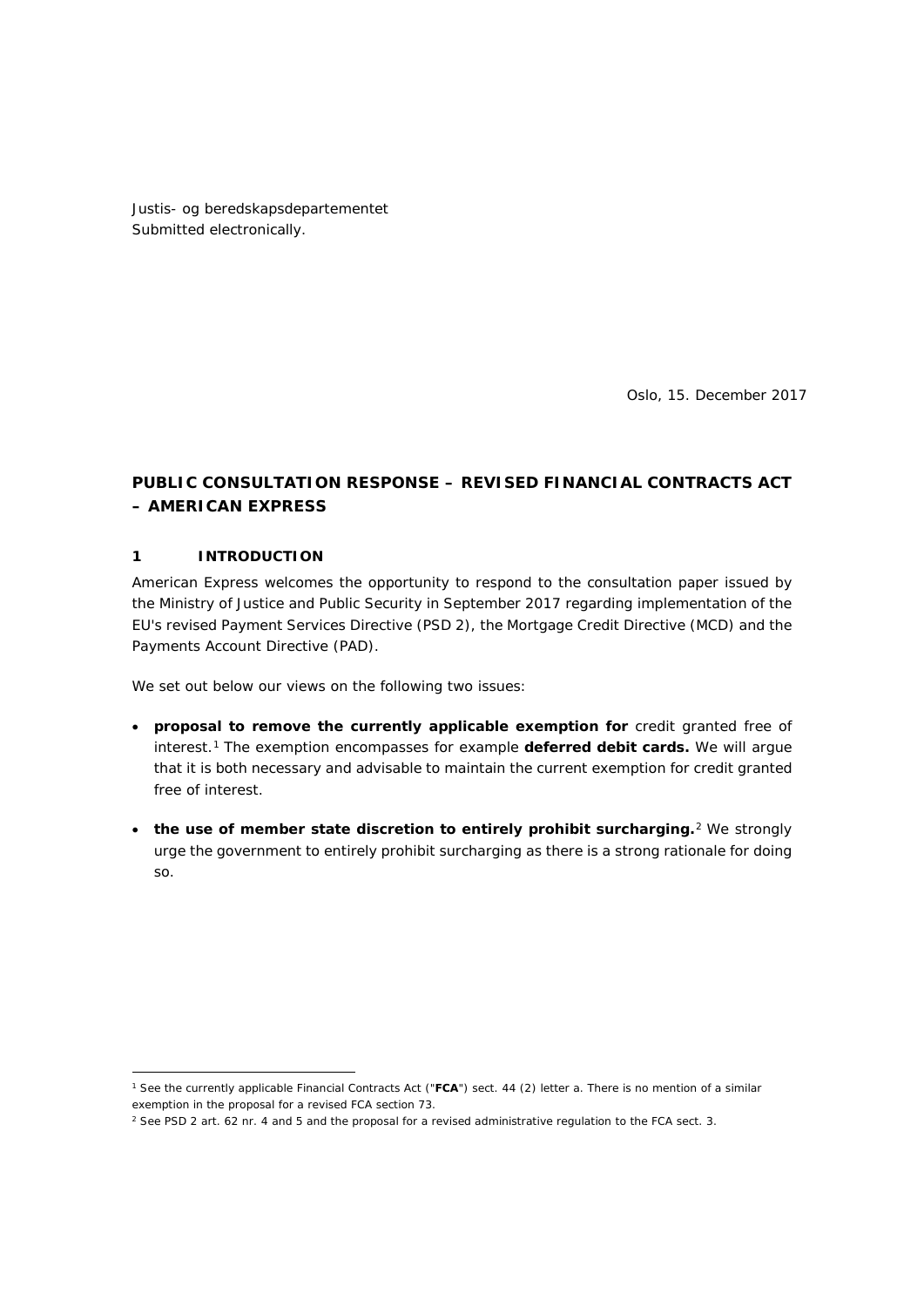#### **2 PROPOSAL TO REMOVE EXEMPTION FOR DEFERRED DEBIT CARDS**

## **2.1 Introduction**

American Express notes that the currently applicable exemption for credit granted free of interest (encompassing inter alia deferred debit cards) has been removed in the proposal for a revised FCA.<sup>[3](#page-1-0)</sup> The exemption has been removed without any apparent supportive arguments and there is no provided rationale. We can find no evidence of any impact assessment. The removal of the exemption will make Norway one of the few countries in the EU/EEA which is fully subjecting deferred debit cards to the regulation applicable to ordinary credit agreements. In our view, this is not an advisable approach and seems to be contrary to the prevailing view both in the CCD, the regulation of deferred debit cards in other major European countries (such as Sweden, Denmark, Finland, UK, Germany, France, Belgium and Spain) and it will be detrimental to the fair competition and level playing field between otherwise equal products.

In the following, we will elaborate on each of these points and **strongly urge the government of Norway not to prematurely remove a well-established exemption** without properly conducting impact assessments and without considering the impact on fair competition in the market as well as considering how similar products (debit cards, deferred debit cards etc.) are regulated in other the other major European and Scandinavian jurisdictions.

## **2.2 What is a deferred debit card?**

American Express offers a wide range of payment card products, including deferred debit cards (also called charge cards, and in Norwegian *faktureringskort*).[4](#page-1-1) Deferred debit cards are not credit cards, but offers the cardholder an alternative way of payment by card. Deferred debit cards offer the cardholder an opportunity to postpone payment of the purchase of a good or service for no more than a month. Failure to repay the full outstanding amount is considered a default on the part of the cardholder. No interest rate applies to the payment instrument.

American Express' deferred debit cards have no pre-defined spending limit. Upon payment with a card, an internal credit assessment is run based on American Express' internal risk models which is based on more than thirty years' experience from issuing deferred debit cards. As there is no pre-determined spending limit, each transaction is approved or denied individually depending on the internal credit assessment. Upon approval of the transaction, the merchant is paid in full by American Express. In comparison, credit assessments for credit cards are conducted at the time of onboarding, and is a prognosis of the cardholder's future ability to repay the capital and accrued interest. The cardholder receives an invoice from American Express every month indicating the total amount charged to the card. The cardholder is required to pay the full amount charged to the card every month. As the deferred debit card is not directly connected to a bank account, the cardholder must use another bank account to pay the invoice.

Deferred debit cards are more akin to debit cards than credit cards, and are very similar to the situation when a merchant issues an invoice to the buyer of goods/services. In short, deferred debit cards are not advertised, nor indeed used by customers, as a form of borrowing, but rather give the customer flexibility and constitute a deferred payment. It is therefore logical and appropriate that deferred debit cards are regulated in the same manner as debit cards or

<span id="page-1-1"></span><span id="page-1-0"></span><sup>&</sup>lt;u>.</u>  $3$  See the currently applicable FCA sect. 44 sect. 44 (2) a. The currently applicable exemption encompasses inter alia deferred debit cards (also called charge cards) and other credit agreements where no interest rate or other credit charges are applicable. There is no mention of a similar exemption in the proposal for a revised FCA section 73. <sup>4</sup> See the CCD recital 16 which uses the term deferred debit card.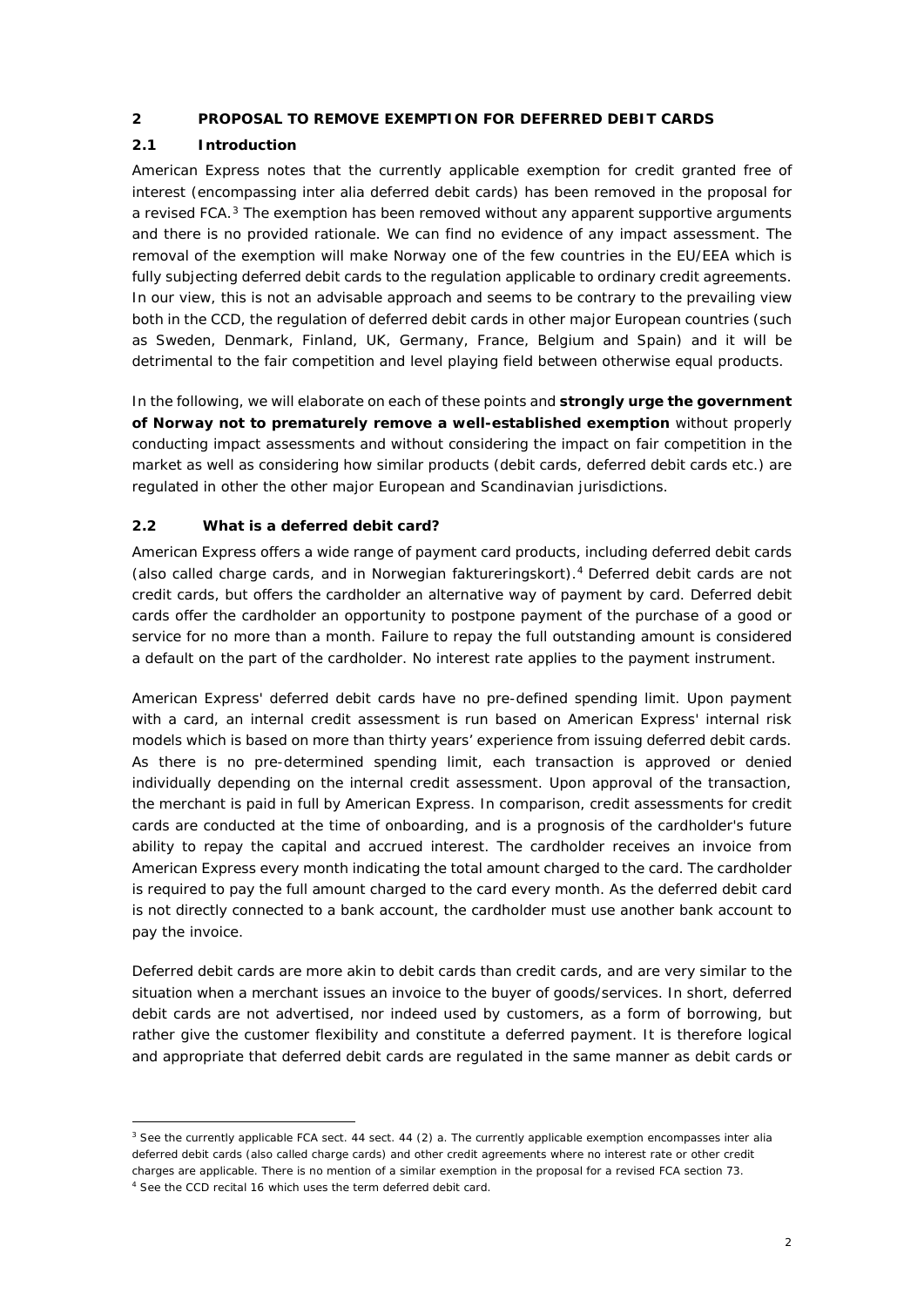an invoice from a merchant. Hence there is a need to maintain the current exemption in the FCA sect. 44(2)a.

## **2.3 Why deferred debit cards should remain exempted from the FCA**

The current exemption in the FCA sect. 44 (2)a should not be discontinued in the revised FCA. Deferred debit cards and other products where the outstanding amount is provided free of charge should remain exempted for a number of reasons. Please consider the following:

## **A. Removing the exemption is at odds with the consumer credit directive.**

The consumer credit directive does not apply to credit agreements such as deferred debit cards and other credit agreements where the credit has to be repaid within three months and only insignificant charges apply.<sup>[5](#page-2-0)</sup>

There are good reasons why deferred debit cards are exempted. First, deferred debit cards are more akin to a debit card or an invoice from a merchant. Regulating deferred debit cards the same way as credit cards would put deferred debit cards at a competitive disadvantage from a regulatory perspective. Second, the rules in the consumer credit directive are not designed for products such as deferred debit cards. As such, many of the rules in the CCD, and in the proposed revised FCA, are not suitable or simply irrelevant for deferred debit cards. We will elaborate on this topic in point F below.

B. **Most other major European jurisdictions provide for an exemption for deferred debit cards for good reasons** – by removing the exemption, Norwegian legislation will be at odds with the prevailing view in Europe

Most other European jurisdictions provide for an exemption for deferred debit cards. We are familiar with how deferred debit cards are regulated in several other European jurisdictions. The following countries have fully exempted deferred debit cards from the relevant legislation implementing the CCD: UK, Germany, France, Belgium and Spain. Further, the following jurisdictions have partially exempted deferred debit cards: Sweden, Denmark and Finland. We are not aware of any country within the EEA where deferred debit cards are fully in scope of the legislation implementing CCD.

For instance, in Sweden, deferred debit cards would be exempt from the following CCD obligations

- Credit assessment (article 8 of the CCD (no preset line of credit and no interest rate makes it impossible to perform a such assessment.);
- Marketing disclosures (article 4 of the CCD) (see below discussion regarding the APR – annual percentage interest rate);
- Pre-contractual disclosures (articles 5 and 6 of the CCD) (see below discussion regarding the APR);
- Documentation of the credit agreement (article 10 of the CCD);

<span id="page-2-0"></span><sup>-</sup><sup>5</sup> Consumer Credit Directive recital 13.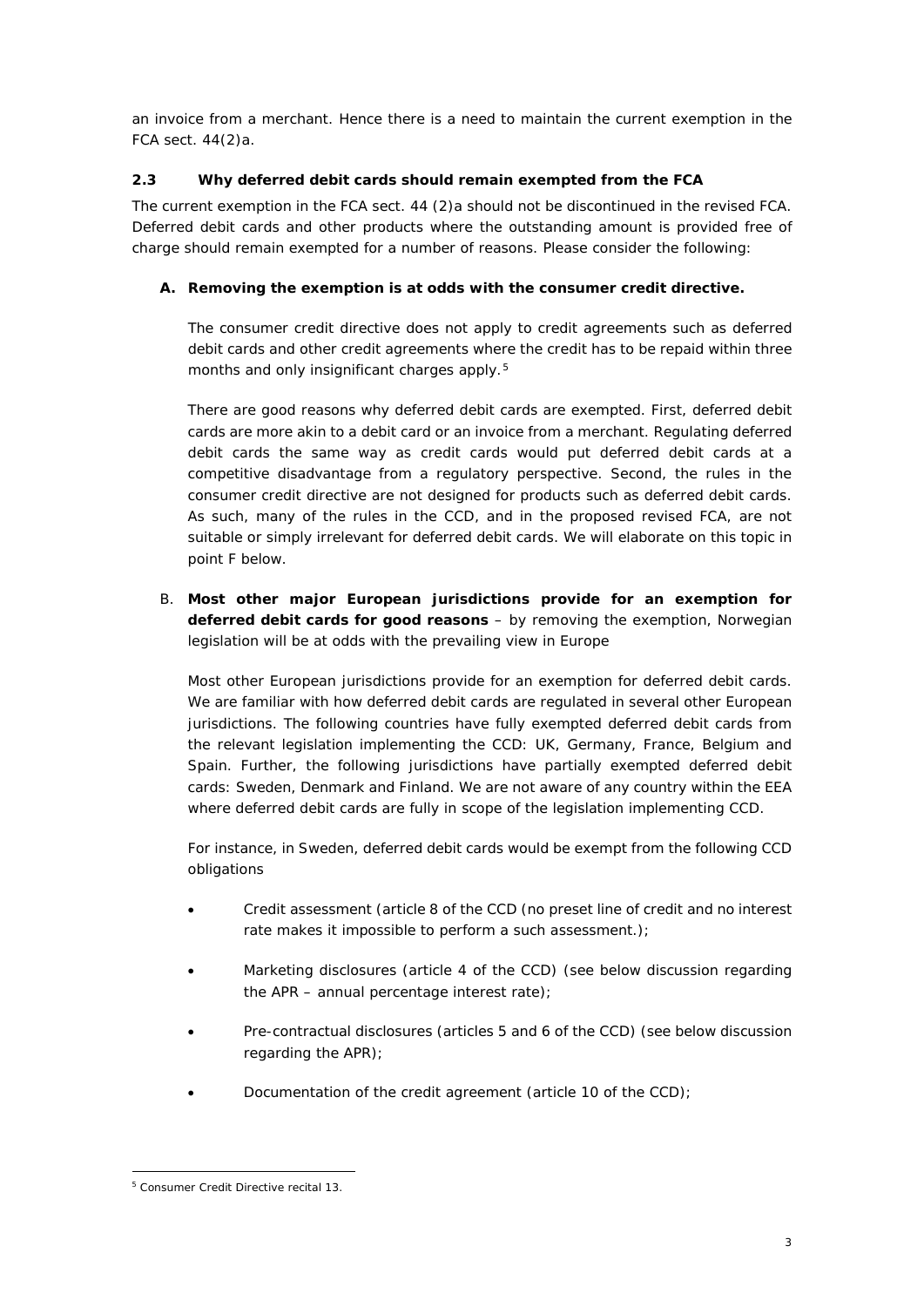- Assignment of rights (article 17 of the CCD)
- Right to withdrawal (article 14 of the CCD); and
- Termination of open-ended credit agreements (article 13 of the CCD).

These are just examples of how deferred debit cards are regulated in other jurisdictions.

To ensure a level playing we **strongly urge the Norwegian government to maintain the currently applicable exemption** for deferred debit cards and other credit agreements granted free of interest. Maintaining the exemption will keep Norwegian legislation aligned with most other major European jurisdictions, including other Scandinavian countries.

If the full exemption is not maintained, deferred debit cards should only be subject to provisions which are relevant.

## **C. There is no apparent rationale for removing the exemption, and we can find no evidence of an impact assessment**

We are unable to locate any impact assessment regarding consequences of removing the exemption. In our view, it is not advisable to remove the exemption without due regard for the consequences of doing so. In this respect, the proposal may be in contravention of *utredningsinstruksen* section 2-1.

Further, the consultation paper offers no apparent rationale for removing the exemption. The specific remarks for the relevant provision (section 73) in the consultation paper does not mention the removal of the exemption. The only relevant remarks we can find on the issue is in the specific remarks for the proposed section 90 (page 147) which regulates another matter entirely:

*Bestemmelsen er en videreføring av den tidligere kredittkjøpsloven § 8. Gjeldende kapittel 3 i finansavtaleloven gjelder for avtale med «kredittgiver». §§ 44 og 44 a, jf. § 1 sjette ledd, innebærer at enhver som yter kreditt i næringsvirksomhet til en forbruker, er å anse som kredittgiver etter kapittel 3. I den forbindelse kan unntaket for vederlagsfrie kreditter etter § 44 annet ledd bokstav a synes problematisk. Denne bestemmelsen innebærer at ved vederlagsfri kreditt gjelder ikke § 54 b [which regulates the consumer's objections and claims against a credit provider who is not the seller]. Typisk vil kreditt som er ytt en forbruker i relasjon denne paragrafen, være skjedd ved bruk av kredittkort. Mange kort gir i dag opp til 45 dager rentefri kreditt, slik at dersom forbrukeren betaler det skyldige beløpet i sin helhet, er kreditten ikke omfattet av reglene i kapittel 3. Etter kredittkjøpsloven § 8 ville en vederlagsfri kreditt vært omfattet. Departementet kan ikke se at denne problemstillingen har blitt særskilt vurdert.*

The Ministry seems to argue that credit cards with a 45 day interest free period may be covered by the currently applicable exemption for credit agreements where there is no applicable interest rate. In our view, this interpretation is not correct. For credit cards with an interest free period, the credit is not granted free of interest. The relevant interest rates will accrue from day 45 onwards. The applicable interest rate is clearly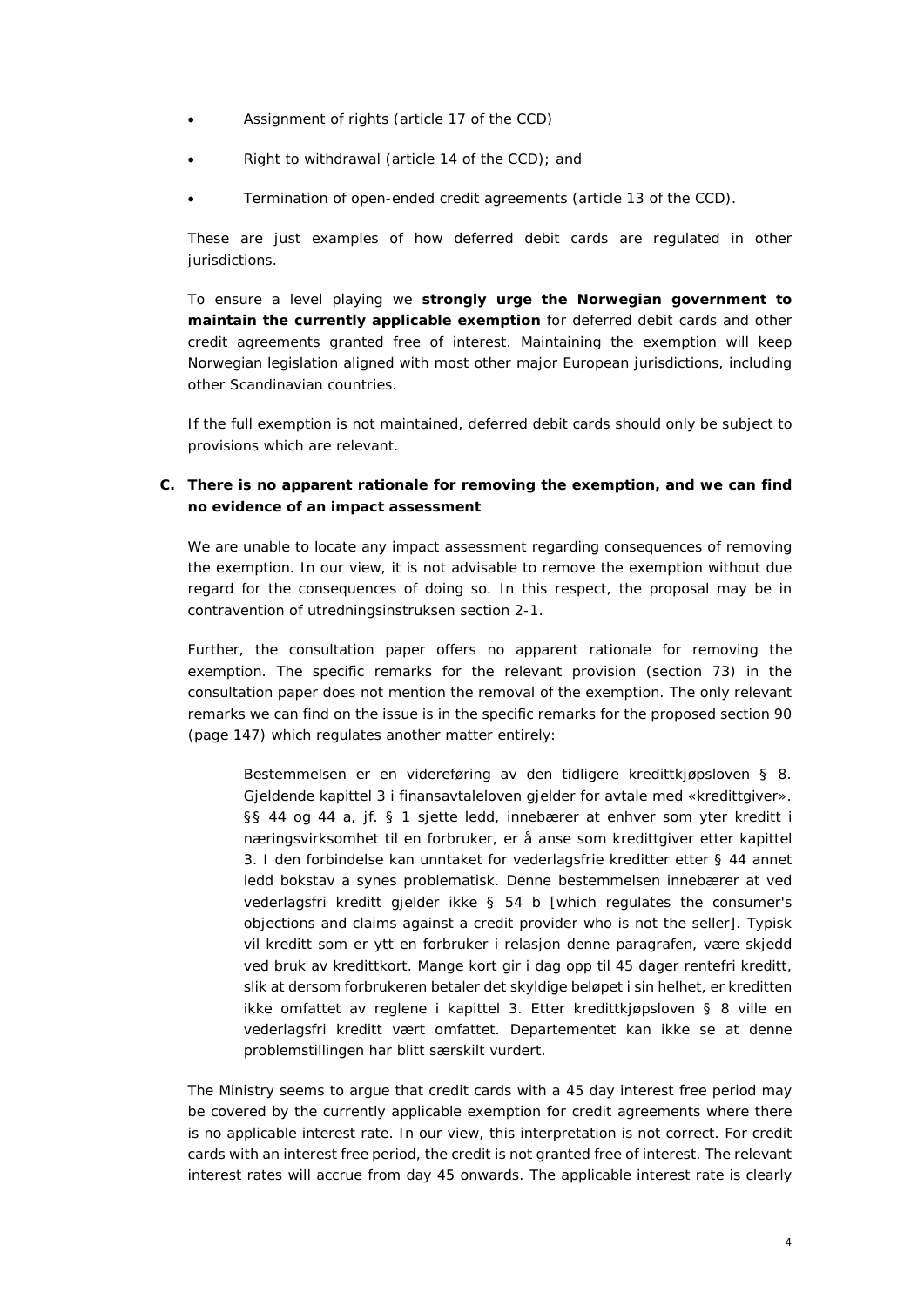stated in the credit agreement, and both the creditor and the debtor is aware – and may even be relying on the fact – that the debtor may decide to make use of the credit for longer than 45 days and that interest will accrue from this point onwards. Please note the crucial difference with regards to deferred debit cards: with deferred debit cards there is no option for the debtor to make use of any credit beyond the first month. No charges or interest will apply to the use of credit. If the debtor fails to repay on time, the debtor will be in breach of the agreement (and will consequently have to pay customary default interest).

Further, the Ministry's concern that credit cards with interest free periods are covered by the exemption, may be mitigated by other measures which are more suitable. The ministry may simply state, in law or the preparatory works, that credit cards with an interest free period are not covered by the exemption. This approach is more advisable as it does not entail any consequences which have not been examined and considered. Such an approach is therefore more in line with *utredningsinstruksen*, and will not entail undue regulatory uncertainty for the payment card industry.

Separately, in the quote above, the Ministry seems to argue that the current section 54 b should be applicable even if the agreement is covered by the exemption for credit agreements with no interest and no charges applicable. This is a relevant argument. However, the argument does not justify that deferred debit cards are subjected to the whole catalogue of legislation regarding credit agreements – it simply implies that there are some reasons why this specific provision should be applicable. Given this, the Ministry may partially subject deferred debit cards to specific provisions which, after an impact assessment, are deemed relevant and justified.

## **D. Maintaining the exemption does not imply that deferred debit cards are unregulated**

Maintain the exemption does not imply that deferred debit cards are unregulated.

Deferred debit cards are considered a payment instrument under both PSD 1 and PSD 2. Deferred debit cards are therefore regulated as payment instruments which are subject to strict regulation and a number of provisions protecting consumers/cardholders. Further, marketing and consumer protection legislation is also applicable. Consequently, maintaining the current exemption will not leave deferred debit cards unregulated. Rather, by maintaining the exemption the government will allow deferred debit cards to compete with other similar products on a level playing field.

## **E. Maintaining the exemption is necessary to ensure fair competition and a level playing field for otherwise equal products**

Deferred debit cards are more akin to debit cards or an invoice from a merchant than a regular credit card. Regulating deferred debit cards in the same manner as credit cards will therefore place deferred debit cards at a competitive disadvantage from a regulatory perspective.

For consumers, it will likely be confusing if the regulation of deferred debit cards is the same as for credit cards. This is because many of the provisions regulating credit cards are not suitable/relevant for deferred debit cards. An example is the information requirement to state a (pro-forma) annual percentage interest rate even though there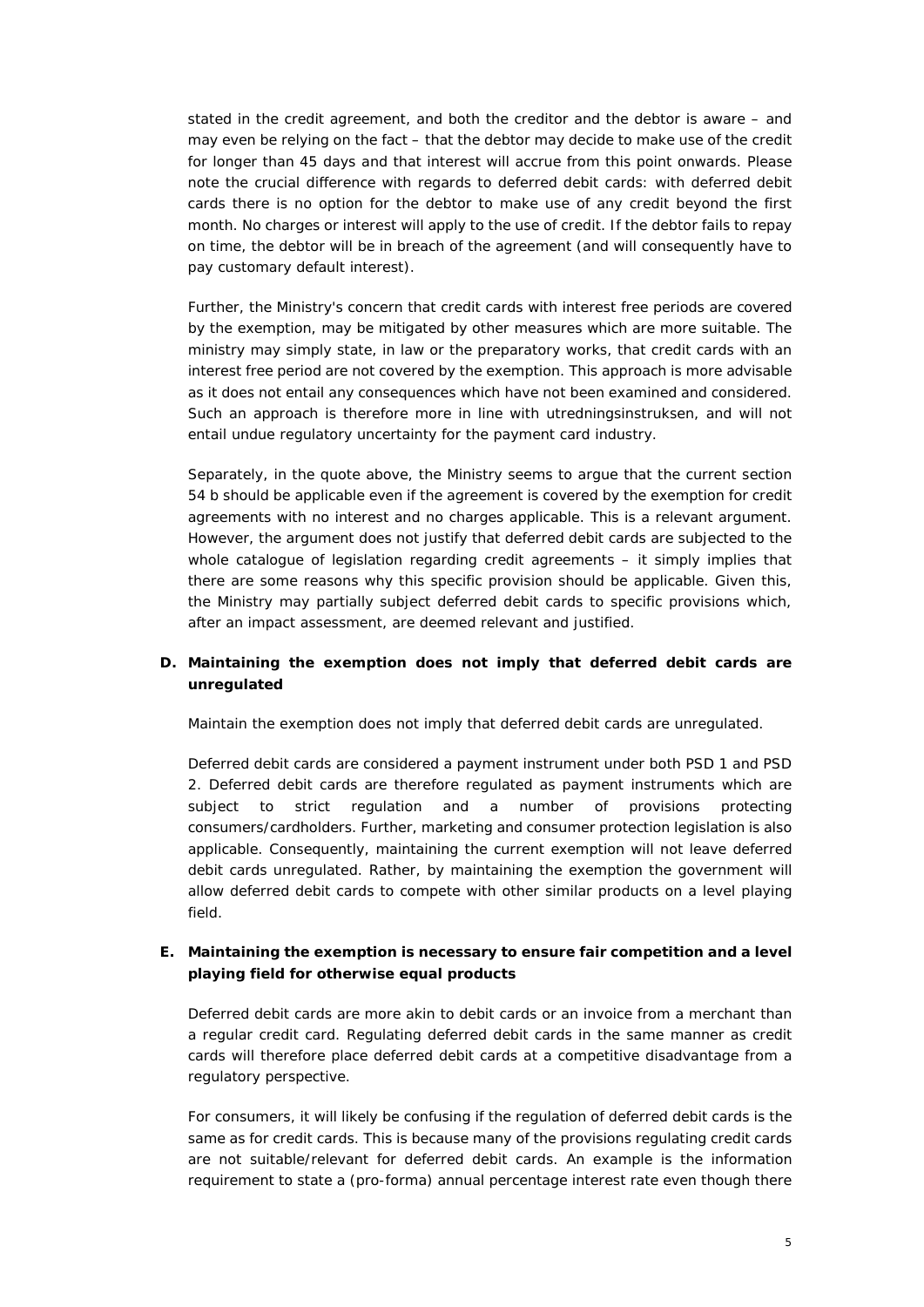is no such interest rate for deferred debit cards. Many of the information requirements will not be relevant for deferred debit cards and will therefore be misleading. In turn, this entails that consumers will be faced with greater difficulty in making an informed and fair choice between different payment instruments. See further on this issue below.

Further, an unintended consequence of the proposal is that the rules may be circumvented. For instance, if a merchant provides credit by way of an invoice and subsequently sells the claim to a third party (e.g. by way of factoring), the FCA would not apply. However, where the invoice service is provided by a third party, the FCA would be applicable. This has a detrimental impact on consumer choice and may drive consumers away from payment solutions provided by regulated entities (such as American Express which is a fully authorized and supervised payment institution) specialized in providing payment products and towards non-regulated entities which are not specialized in providing consumer payment products or credit. The current proposal will thus hamper efficient competition.

# **F. Many of the provisions in the consumer credit directive and the FCA are not relevant for deferred debit cards and will have detrimental and unintended effects**

Many of the provisions in the FCA are not relevant for deferred debit cards. In fact, many of the provisions are simply unsuitable and will serve to confuse consumers.

For instance, with regards to pre-contractual disclosure requirements, deferred debit cards do not have a fixed credit amount or any applicable interest rate. This means that the SECCI-form (*SEF-skjema*) will not provide relevant information to debtors as the key information in the form will not provide a clear or fair representation of the actual contractual arrangement. This defeats the purpose of the SECCI-form.

Another example is the calculation of an annual percentage rate (APR, *nw. årlig effektiv rente*). The calculation of APR will normally be distorted when this is calculated for deferred debit cards. By way of a practical example from the UK, American Express's U.K. platinum charge card, which levies a £300 annual fee, would need to advertise an APR of approximately 1,355 per cent. Similarly, our Green Card, which has a £60 annual fee, would have to advertise an 80 per cent APR. Clearly, these figures – which have been independently verified by an actuary – are extremely misleading if the calculation prescribed by the CCD were to apply, as they do not provide consumers with an accurate indication of the true cost of borrowing. Moreover, they falsely suggest to the consumer that these card products levy an interest rate, which is patently not the case. In contrast, American Express's U.K. platinum cashback credit card, which does levy a monthly interest rate on goods and services purchased, only has to advertise an APR of 19.9 per cent. As you can see, disclosing APRs in this way has the perverse effect of portraying the more expensive product as being the more attractive product. Partly as a result of this effect, deferred debit cards are now fully exempt from the CCD-regime in the UK.

## **G. Deferred debit cards entail far less risk for over-indebtedness from a consumer perspective compared to credit cards**

Credit provided by merchants (e.g. by way of an invoice) to the buyer of goods/services is exempted from the proposed FCA. However, if American Express or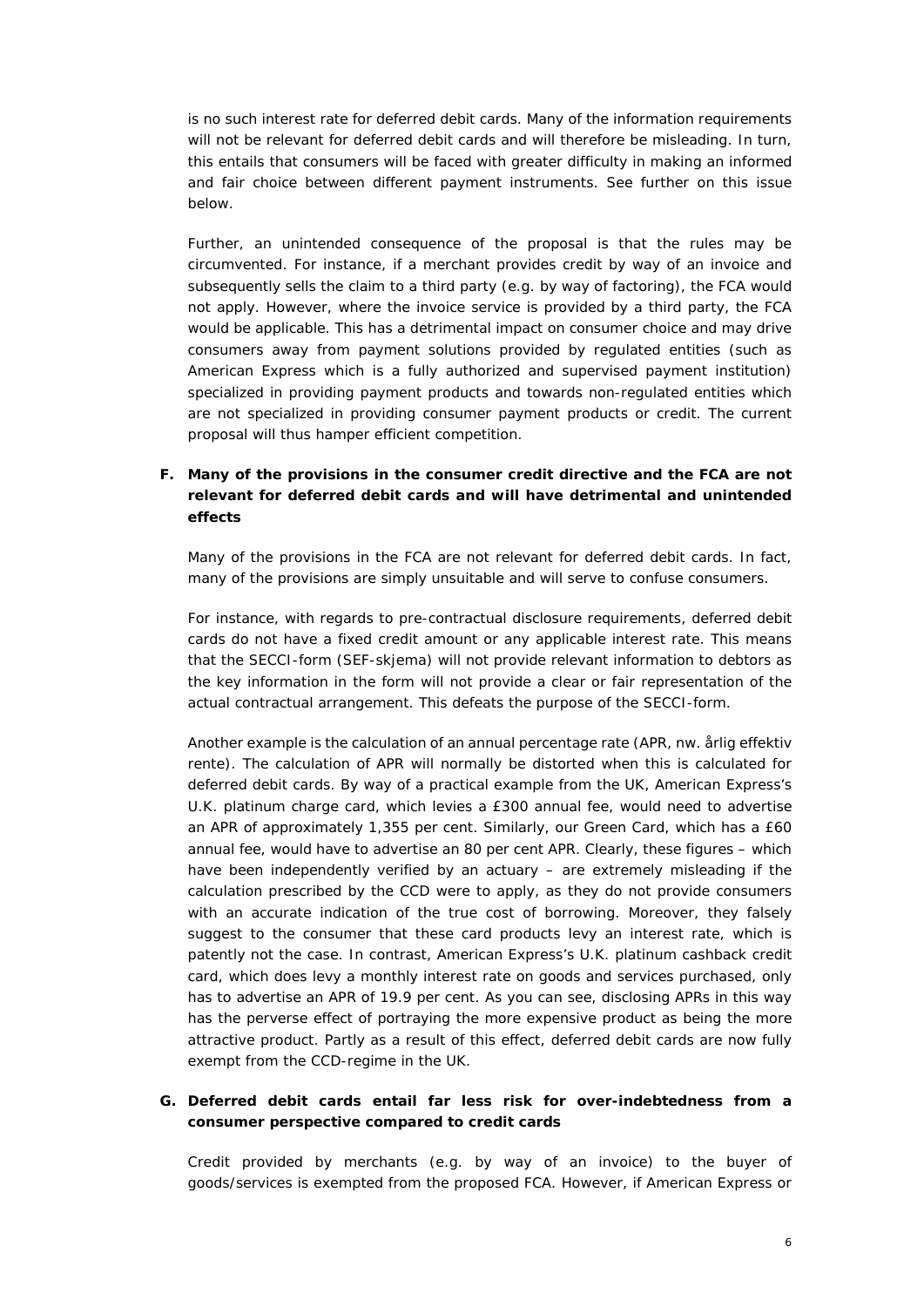another third party issues the invoice to the consumer, the credit agreement will not be exempted from the proposed FCA. The rationale behind this is not clear. The consumer is not exposed to any incremental risk if American Express is the credit provider rather than the merchant – indeed it is rather the opposite. American Express will conduct a proper credit assessment on a transaction by transaction basis, and will as such provide the consumer with more protection against becoming over-indebted. The only difference in the two situations is who will accept the credit risk. In our view, it should be assumed that companies who specialize in providing payment products to consumers will be better placed than merchants to accept the credit risk and assess the credit worthiness of the consumer.

Globally, American Express has the lowest credit losses of any card provider. The reason why is that the majority of American express cards are deferred debit cards.

## **3 SURCHARGING**

American Express believes surcharging should be entirely prohibited in Norway. American Express notes that the Norwegian Government is proposing not to take up the option provided to it under PSD 2 to prohibit surcharging entirely.<sup>[6](#page-6-0)</sup> In the consultation paper, we find no discussion of whether Norway should make use of its discretion to entirely prohibit surcharging.<sup>[7](#page-6-1)</sup> We believe that not prohibiting surcharging is a missed opportunity and strongly urge the Government to revisit this topic.

American Express believes surcharging should be entirely prohibited in Norway because it is:

## **A. Restrictive of competition**

Article 62.4 of PSD2 states that merchants must not request charges for the use of payment instruments for which interchange fees are regulated under Chapter II of the EU Interchange Fee Regulation. In practice this will mean surcharging is prohibited on well over 90 % of credit and debit card transactions.

Allowing a small number of non price-regulated card transactions to be surcharged would severely handicap smaller networks, such as American Express, from acting as effective counterweights to the dominant networks in Norway: BankAxept, Visa and Mastercard. This is because these additional charges understandably will deter cardholders of brands such as American Express from using their cards.

The PSD2 seeks to increase competition, and as Article 62.5 says, surcharging may be prohibited given "the need to encourage competition". Yet perversely the proposed surcharging rules in Norway will have the opposite effect and drive more transactions on to the larger networks. This will undermine our relevance in the sector and therefore mean American Express is less able to compete with the dominant players, which ultimately would distort competition and choice in the sector.

American Express is a smaller player in Norway and is a choice for merchants. Indeed, across the E.E.A. we have a sector share of around 1.6%. Combined with this, American Express negotiates simple and transparent pricing with its merchants, regardless of the card type. When a merchant chooses to accept American Express, the price we negotiate

<sup>&</sup>lt;u>.</u> <sup>6</sup> See the proposal for a revised administrative regulation (*finansavtaleforskriften*) section 3.

<span id="page-6-1"></span><span id="page-6-0"></span><sup>7</sup> See the consultation paper page 37 ff.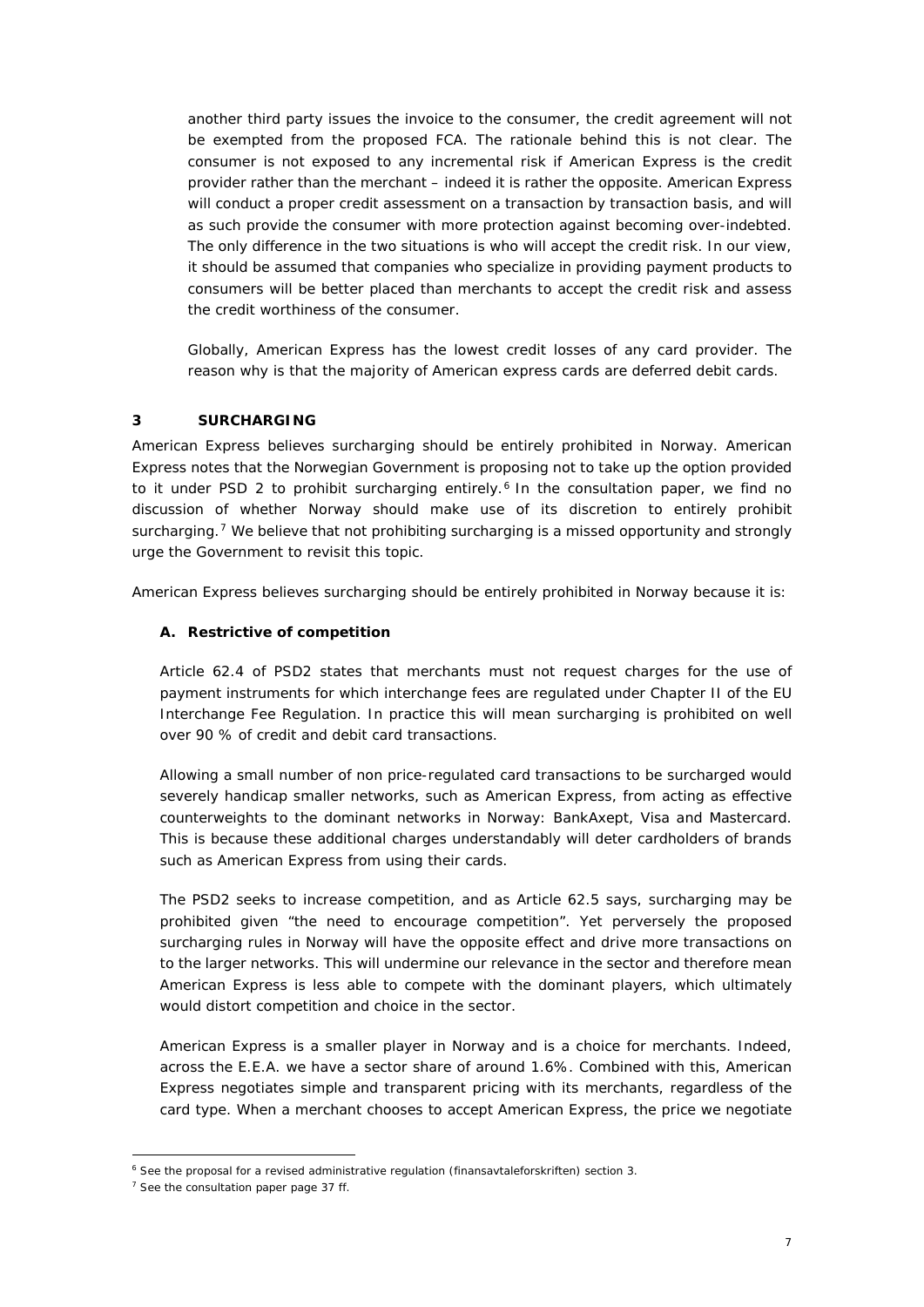is based on the value we provide, relative to competing cards. It is clear merchants have a choice over whether to accept American Express, especially as the majority of our cardholders also carry BankAxept, Visa or Mastercard products.

A merchant that displays the "American Express Cards Welcome" logo should not be able to "free ride" on the strength and value of the American Express brand and attract our cardholders into its place of business, only then to penalise them through surcharging. The benefits and the value we deliver will ultimately not be sustainable to provide if fewer transactions are taking place on American Express cards due to merchant surcharging practices.

In general, surcharging also discriminates against electronic payments in favour of cash, which has a higher risk of money laundering and tax evasion and are more expensive than electronic payments. Clearly, these are important considerations for any government focused on growing the economy.

## **B. Fundamentally anti-consumer**

As well as discriminating against customers' preferred payment method by forcing them to 'pay for paying', surcharging also misleads consumers about the true price of goods and services. Indeed, this is acknowledged in PSD2 (Recital 66), which states that surcharging has: *"become a source of confusion for consumers, in particular in the e-commerce and cross-border context. There are also many examples of merchants surcharging consumers at levels much higher than the cost borne by the merchant."* 

That is why BEUC, the European consumer group, has called for surcharging to be "definitively banned in Europe" arguing that surcharging "is not an optimal policy tool to improve competition in the payments services sector."

We share the view of BEUC and many other consumer advocates that surcharging in any form is never in the best interests of consumers, who should be able to use the payment method of their choice without financial penalty.

## **C. Very difficult to implement**

Operationally, the selective surcharging rules under PSD2 would be near-impossible to implement and not clear for merchants or consumers to understand. There would be a substantial lack of transparency as to whether a card could be surcharged or not, as merchants will not be able to differentiate at the point-of-sale between price-regulated and non price-regulated card transactions. The inevitable consequence will be that merchants inadvertently fall foul of the law, leading to greater confusion and frustration for consumers.

The same applies when trying to distinguish between domestic transactions (the majority of which may not be surcharged) versus inbound non-EU/EEA transactions (which can be surcharged). Permitting surcharging on inbound cards would therefore be extremely discriminatory to tourists.

In Spain, where selective surcharging was introduced in 2014, these concerns have been widely borne out, as in practice the requirements have proved impossible to implement and police. Indeed, leading Spanish consumer groups such as OCU and Facua have stated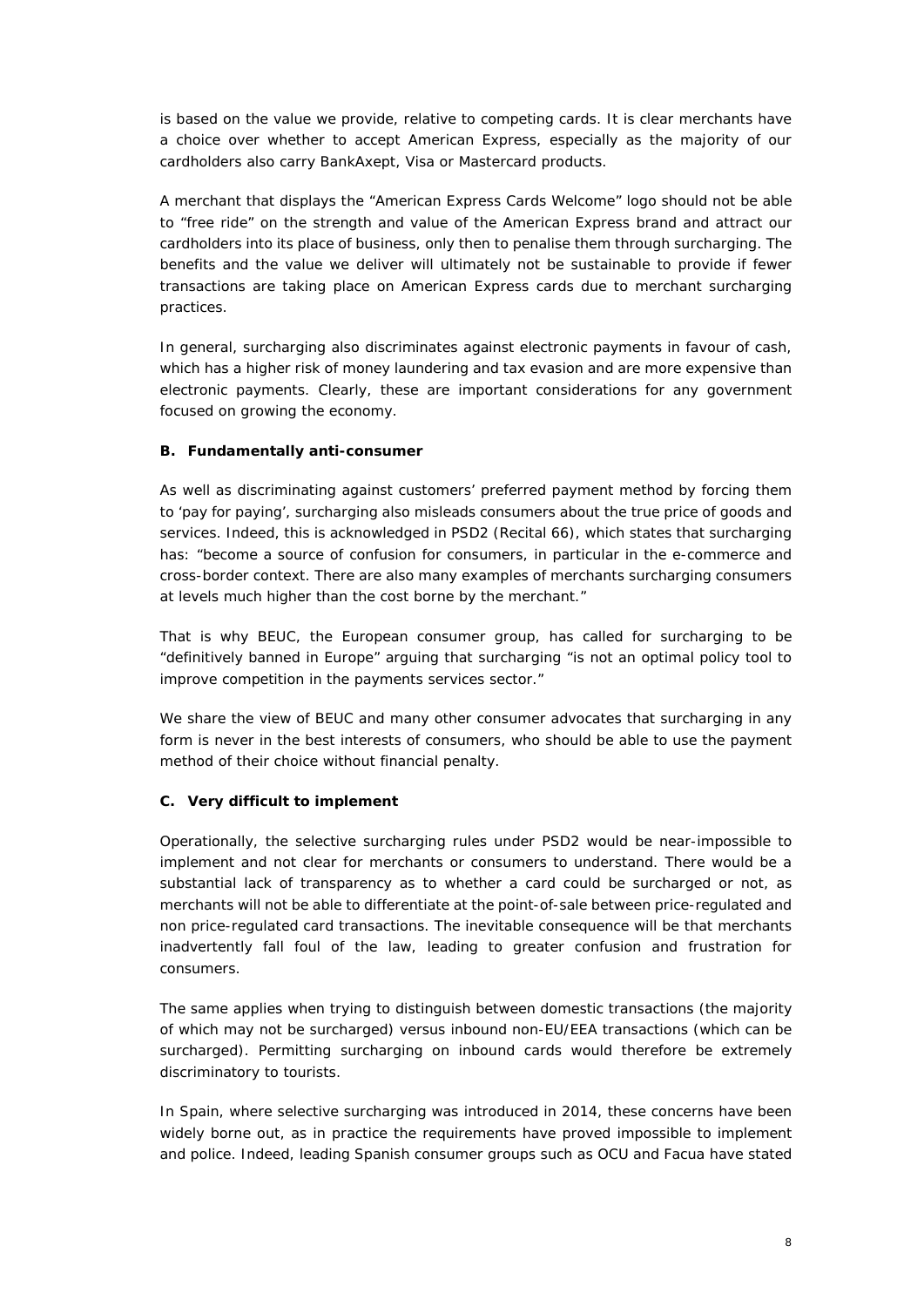that these rules have been completely ineffective, leaving consumers at a severe disadvantage.

In order to illustrate the operational difficulties of selective surcharging – as the current proposal will allow – we have attached a document showing the complex and confusing situation both consumers and merchants will be faced with if surcharging is not entirely prohibited. American Express believes both consumers and merchants will be hard-pressed to understand why some cards are subject to a surcharge ban while others are not.

As you may be aware, the U.K. government recently announced its intention to completely ban surcharging on consumer transactions. HM Treasury stated that the ban "will create a level playing field between payment instruments and create a much clearer picture for consumers." We fully support this point and believe the same principle applies equally to Norwegian consumers.

Given the factors as set out above, in addition to the U.K., a number of E.U. member states (such as, Austria, Croatia, France, Greece, Hungary, Italy, Latvia, Lithuania, Luxembourg, Romania, Slovakia and Sweden) already completely ban the practice of surcharging.

In sum, we believe that not prohibiting surcharging is a missed opportunity and strongly urge the Government to revisit this topic. A ban on surcharging in its entirety will increase competition, strengthen consumer rights and make it easier for both consumers and merchants to navigate between different payment cards.

We therefore urge the government to introduce a ban on surcharging in its entirety.

## **4 CONCLUDING REMARKS**

We are grateful for the opportunity to express our views on the consultation paper and would welcome the opportunity to explain our business model and discuss these issues. We will contact your office to see when you might be available for a meeting.

Yours faithfully,

Helena Forsgardh Alstrup Senior Counsel American Express Services Europe Ltd.